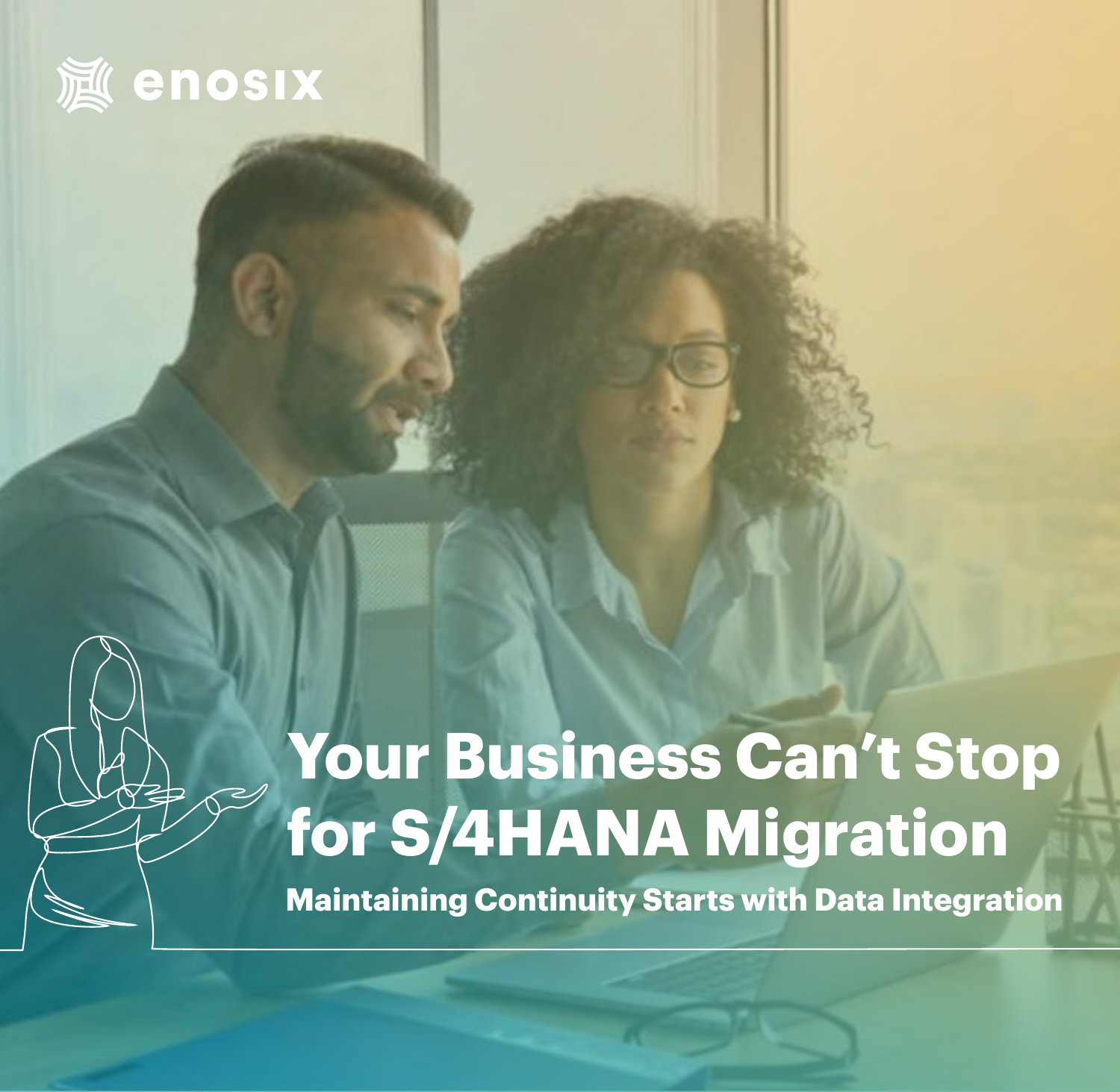## **Table of Contents**

[Introduction](#page-2-0) **1**

- The increasing impact manufacturing business leaders are having on digital transformation initiatives **3**
- The importance of resourcing integration in SAP S/4HANA migrations **4**
- Balancing IT resources and budgets with implementation methodologies **6**
- Timing business-critical projects within your SAP S/4HANA migration **7**

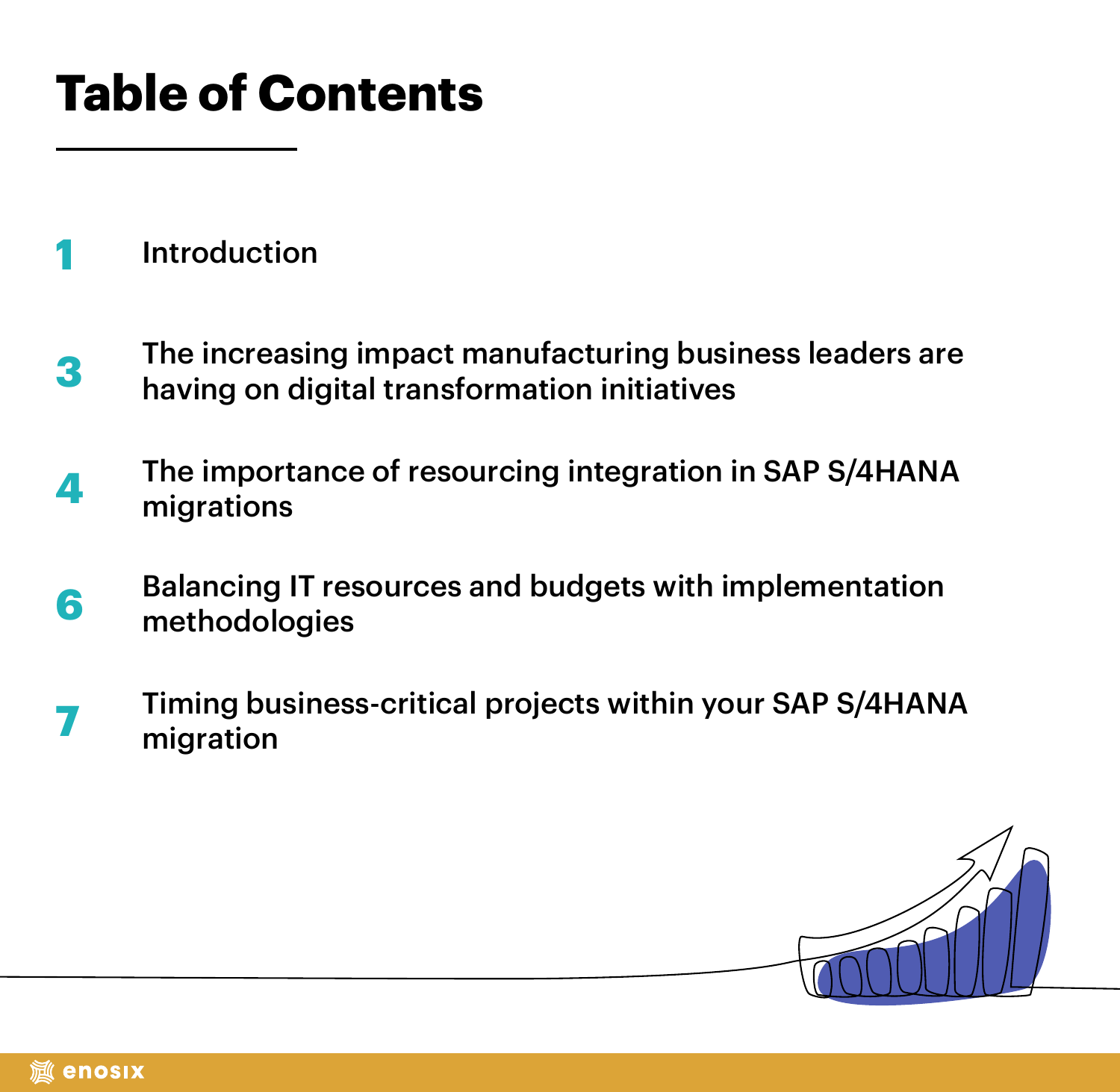### <span id="page-2-0"></span>**Your business needs can't wait for your SAP S/4HANA migration**

The future of digital transformation is clear: By 2025, 75% of businesses will leverage digital platforms and ecosystems<sup>1</sup>. And, according to the Global Integration Index<sup>2</sup>, organizations that do not leverage cloud, SaaS or partner ecosystems have shown 2-3x slower growth over the last two years.

While SAP announced S/4HANA back in 2015, and migrations are picking up steam, we estimate that only 50% of SAP-based organizations are en-route to S/4HANA and only a quarter are live with S/4HANA. Significant work remains on this front and manufacturing business demands for data connectivity and improved customer experiences cannot wait for this migration to be completed.



1. https://www.idc.com/getdoc.jsp?containerId=prUS46967420

2. https://www.equinix.com/content/dam/eqxcorp/en\_us/documents/insights/GXI\_Vol5\_EN\_US.pdf

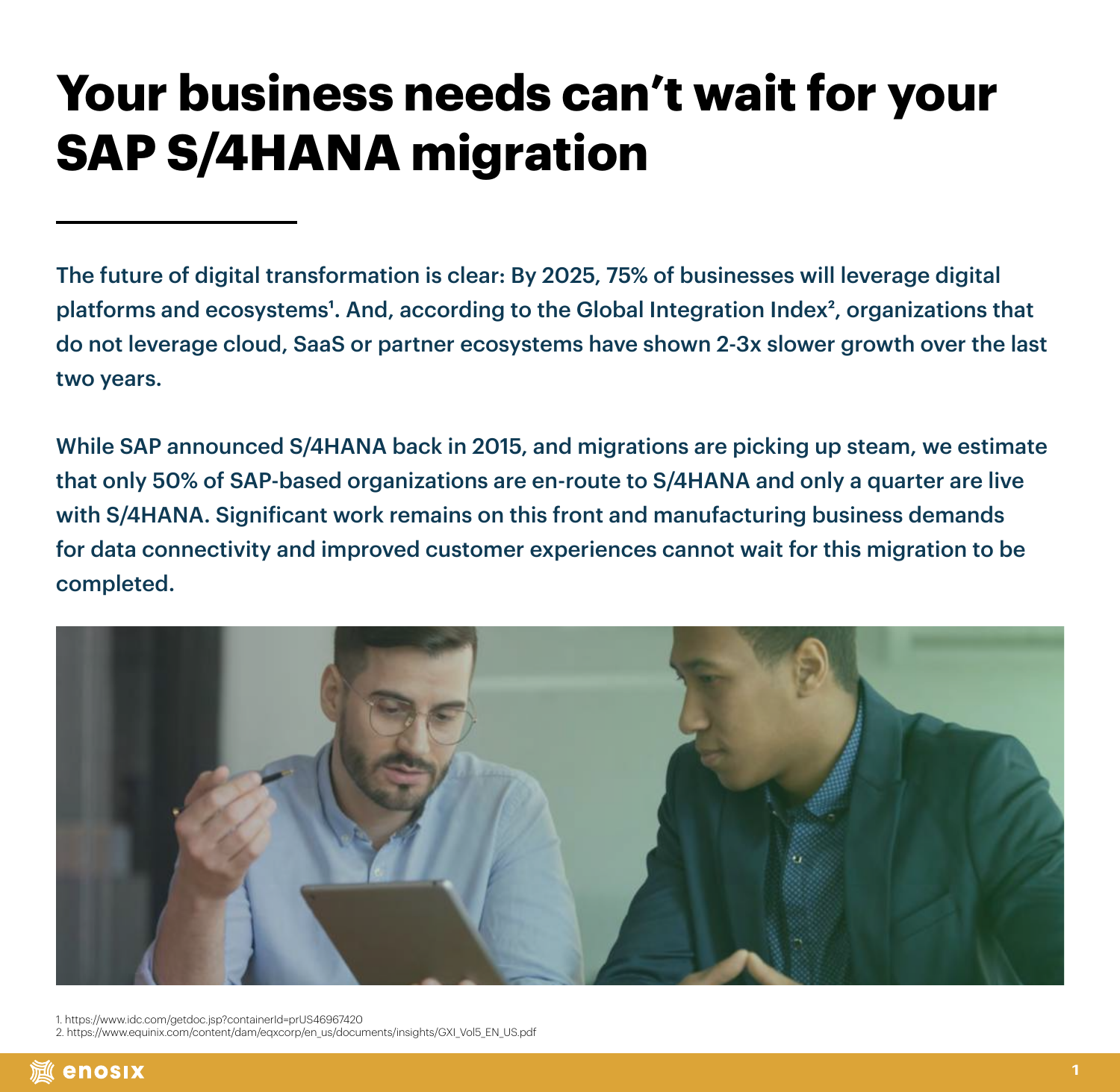A migration more than a decade in the making–SAP ECC to SAP S/4HANA–will bring about significant process and user experience changes. It's change management, business process assessments and a huge IT lift all rolled into one. For manufacturers, this change comes at time of other business pressures: supply chain disruptions, margin preservation, sales enablement, changes in customer expectation of on-demand account access and self-service capabilities on eCommerce platforms, just to name a few.

The size and scope of an S/4HANA migration can be daunting in itself, but there's another layer of complexity as business leaders demand SAP connectivity to other front end applications like Salesforce CRM, CPQ, Field Service, etc. Pushing these business needs off presents significant risks to revenue and margins, customer service challenges, and a declining customer experience with increased competitive options.

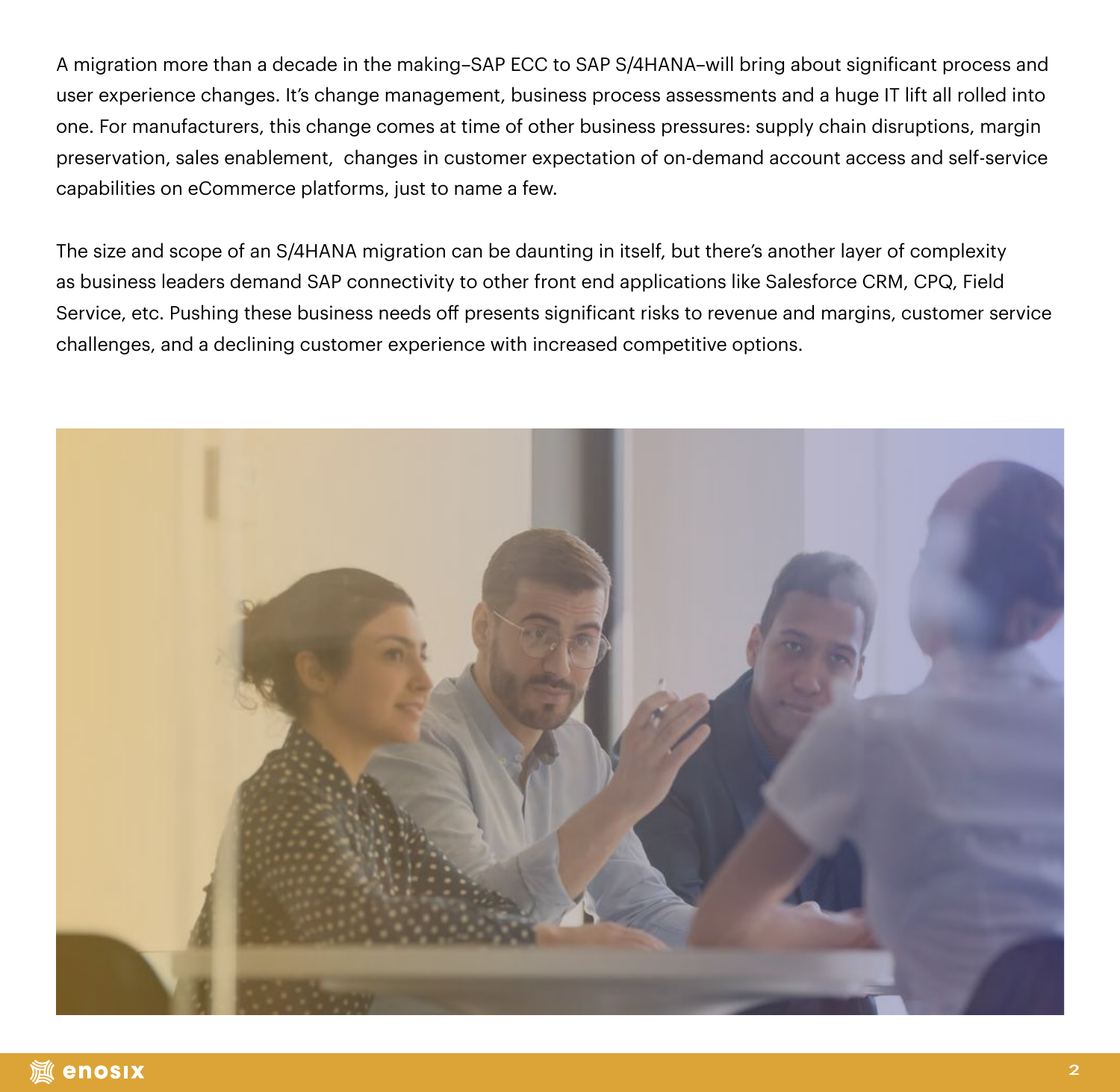## **The transition to SAP S/4HANA highlights: a business decision, not just IT**

Digital transformation initiatives highlight the blurring lines between business-led IT needs and IT-led initiatives. The two have become inextricably combined and, when done right, can become a powerful competitive advantage.

After all, market insights from sales, customer service, marketing, and finance bring the voice of the customer to the center of business decisions. It can keep the customer experience (and revenue protection) at the central tenet for IT investment, configuration, and evolution. S/4HANA is a prime example of this convergence.

#### Business leaders are:

- Pushing for agile processes
- Influencing IT investment strategy and timelines
- Delivering input on actual applications and/or solutions
- Serving as the voice of the customer, buyer, and supplier
- Demanding increasing agility, visibility, and real-time insights

#### IT leaders are:

- Juggling record numbers of business requests and technical debt
- Balancing in-house and out-sourced resources to deliver on the business needs
- Pivoting to include business input into tech selection
- Accountable for the accuracy, alignment, and integration of systems

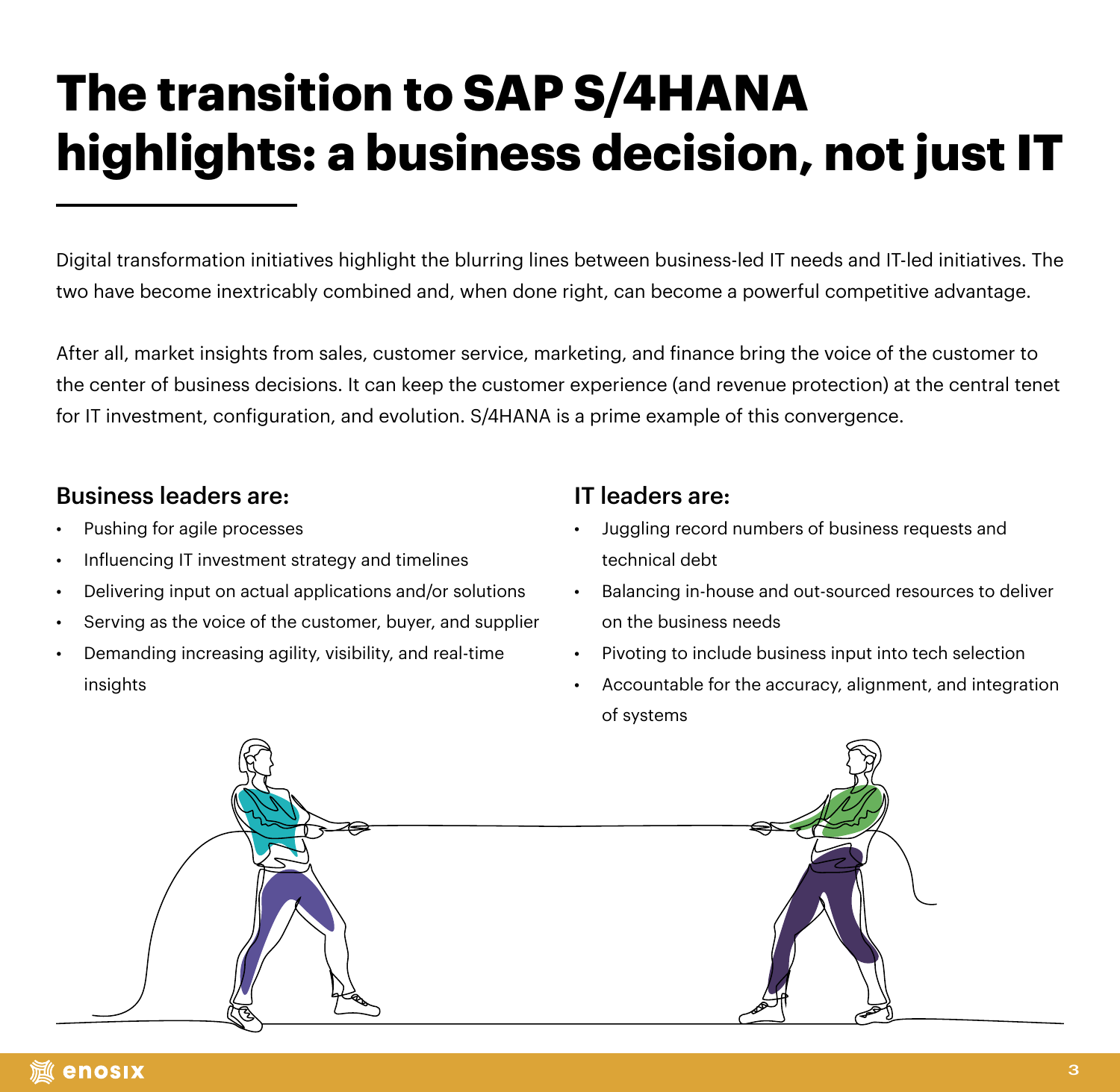The migration from SAP ECC to SAP S/4HANA brings this into particular focus as business leaders continue to surface urgent needs for real-time data integration, increasing margin pressure, consumer-like purchasing expectations in a B2B world, and much more. Couple that with a multi-year ERP migration and it's no wonder IT teams are stretched thinner than ever.



#### **Successful S/4HANA transitions focus on the integration**

Among the critical decisions made early in the SAP ECC to S/4HANA migration, it's easy to overlook the time, energy, and resources needed for integration. No one forgets about the integration components, but it frequently doesn't get the focus it deserves and that can have downstream consequences.

Value-based discovery helps identify the "should" v. the "could" elements of a project. The intent is to ask and understand why data is needed for qualification, categorization, and prioritization purposes. This is particularly critical for large digital transformation projects like an S/4HANA migration. This discovery process enables business stakeholders to provide critical inputs that can alleviate technical debt, optimize data access, improve the user experience for both internal and external users, and mitigate downstream consequences. By stratifying business inputs on a need-to-have v. nice-to-have scale, IT can better scope and allocate resources based on timing, budget, and business impact. A good way to segment needs and wants is using categories such as:

- Critical Data required to perform the baseline job
- Enablement Data accelerates the ability to perform the job
- Reference data information helpful to the job, when available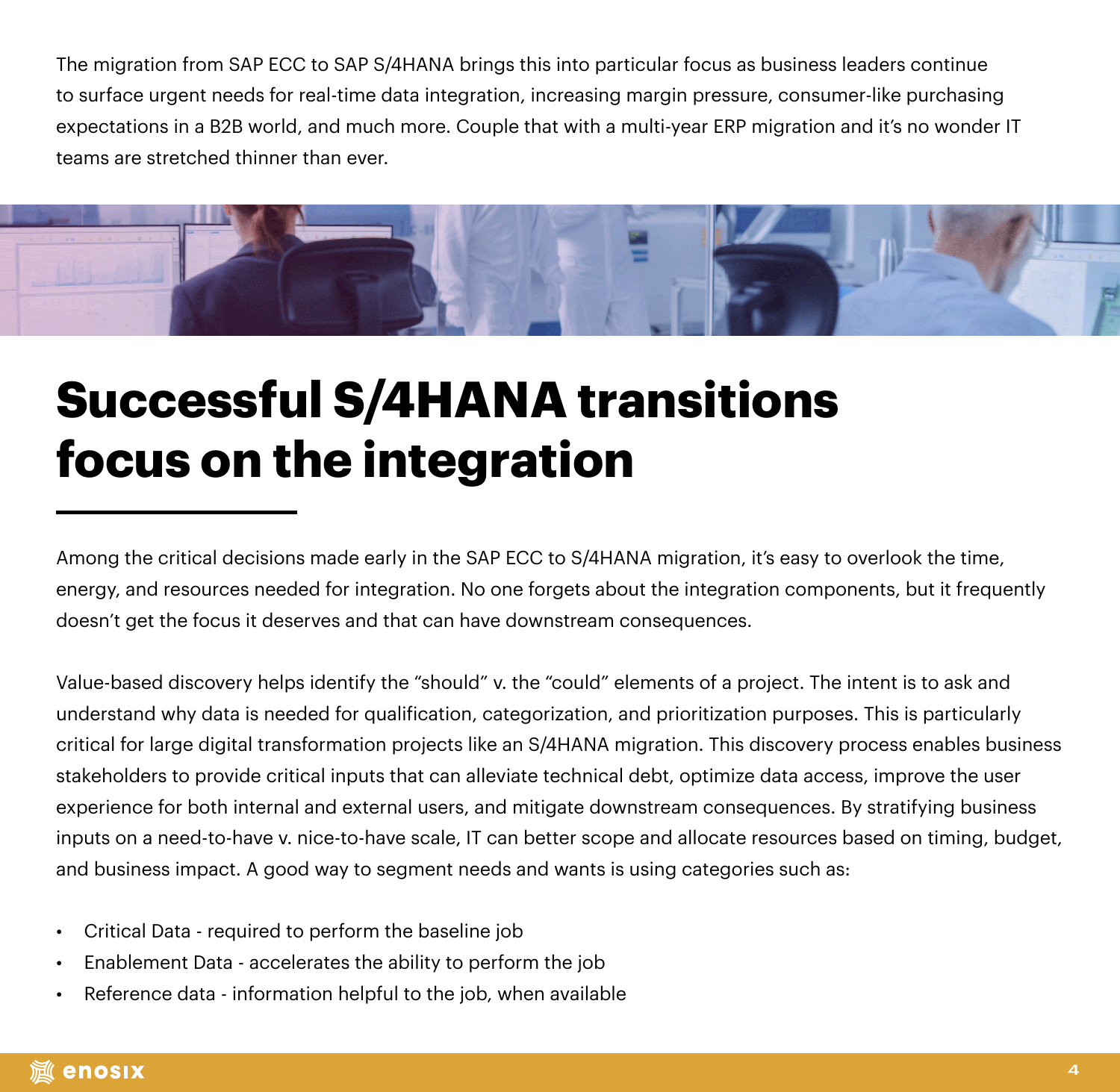Connecting data from Salesforce to SAP is often a hot business need as it impacts quoting speed and quality, eCommerce capabilities, a 360-degree customer view (or lack thereof), variant configuration, ATP, and more. An example of how value-based discovery for sales data can be applied results in:

- Critical Data: Price & products (baseline for selling)
- Enablement Data: Inventory levels (helpful to share with customers, but not required to transact)
- Reference Data: Alternative products (helpful for when products are out of stock or have long lead times)

That is an oversimplified view into value-based discovery, but it's a critical endeavor for understanding the wideranging business demands of an S/4HANA transition. You will also uncover short-term projects that the business requires while migrating your SAP.

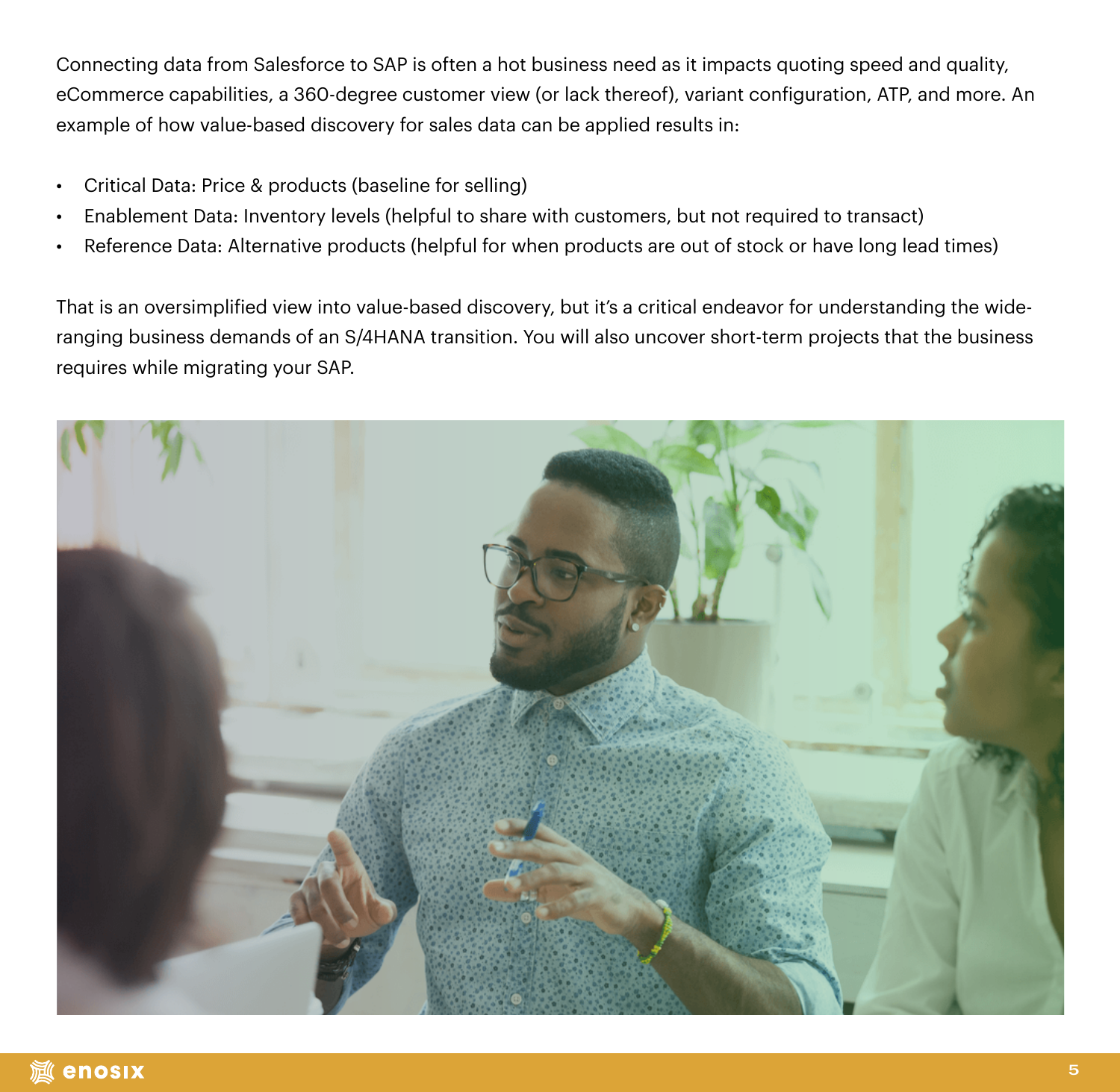#### **Balancing Risk vs Bandwidth in an S/4HANA Implementation**

For each business-critical sub-project or need you'll have to determine if you are going to: build it yourself, look to iPaaS, or integrate prebuilt packages. Keeping in mind you will have to rebuild any and all integrations again, it's critical you pick the right path.

- Building solutions yourself almost always results in replication of business logic, and data, in two places. It's resource-intensive, high-risk, and not scalable. Your internal resources need to be focused on things only they can do–and mapping and batching data is not it.
- iPaaS solutions leverage SAP APIs but still require custom development and mapping, and have limitations that you have to solve for, such as scalability, data type translations and more.
- Prebuilt packages virtualize data in real-time and deliver 100% accuracy of the business logic in SAP. They have minimal risk and require few IT resources.

Prepackaged Integration Processes (PIPs) deliver fast time-to-value with ~70-90% out-of-the-box functionality–reducing IT debt, soft and hard costs, and risk. Critically, these PIPs make transitioning from ECC to S4/HANA nearly seamless and the IT industry is taking note.

Not only do each of these integration philosophies come with varying degrees of risk and cost, each has dramatically different timelines. Leveraging prebuilt packages means go-live projects like connecting Salesforce and SAP can be measured in weeks, not months.

3. https://www.gartner.com/en/documents/3993201

**According to Gartner3, "By 2023, use of packaged integration processes will grow from less than 30% in 2020 to above 65% of new integration projects."**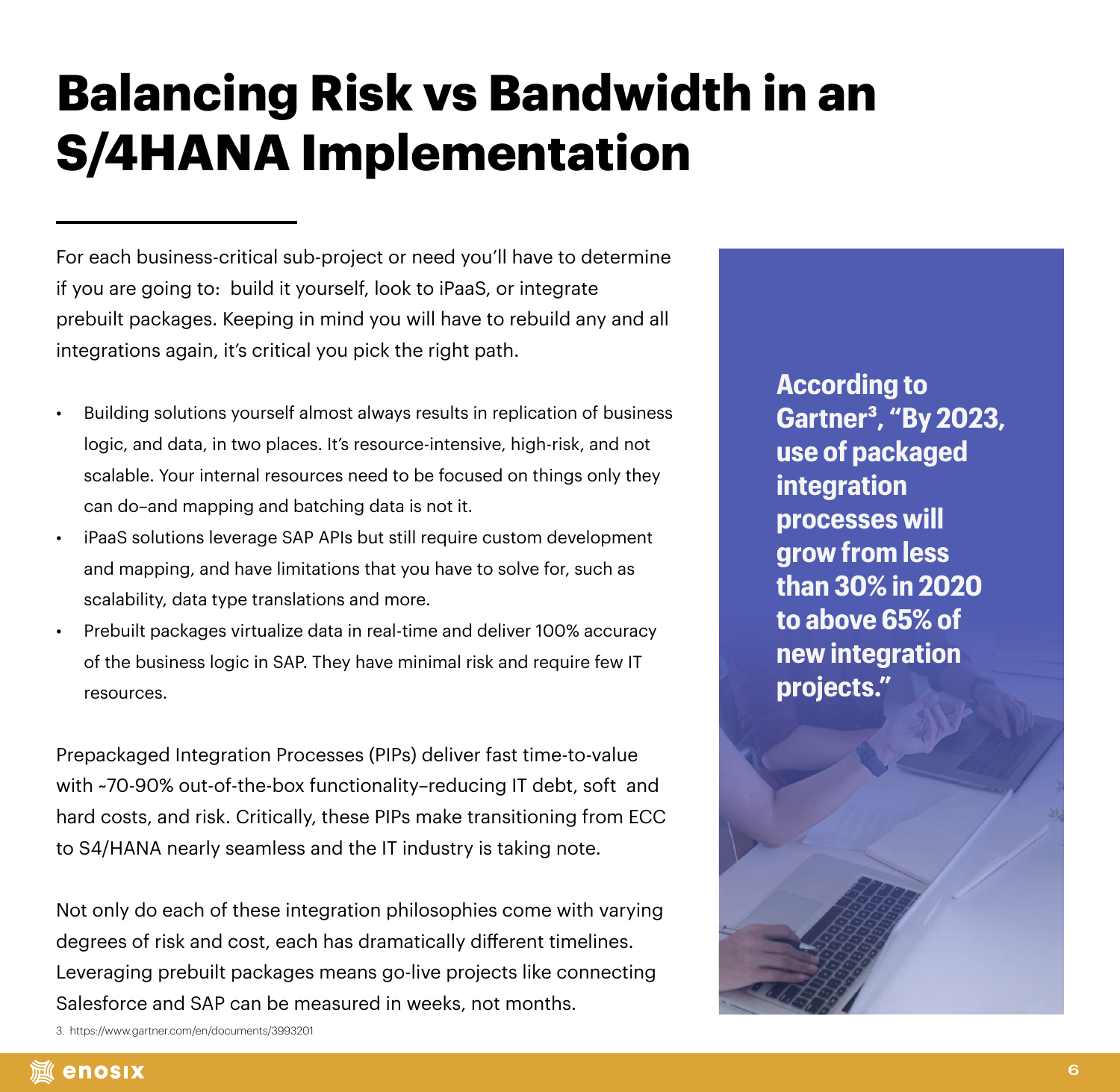#### **Don't wait to deliver on business needs: be the IT hero**

It's easy to understand the tremendous demands inherent with transitioning from SAP ECC to S/4HANA. It's also easy to understand the dramatic businessimpacting effects a poor user experience, increased competition, margin pressure, and a need for eCommerce are having on the business today. The key is not to see those as diametrically opposed.

Simply put, your manufacturing business can't wait for S/4HANA. The impacts of manual processes and seemingly small errors compound over time. And these issues will need to be addressed, so delaying things only increases their impact and poses a competitive– and–revenue threat.

Savvy manufacturers are taking advantage of prebuilt objects to deliver revenue-driving improvements while future-proofing themselves for the eventual evolution to S/4HANA. Rip-and-replace solutions are archaic and unworthy of consideration. Working with a partner that understands the data model differences between ECC and S/4HANA and has pre-built objects for both–making delivering on business needs simple.

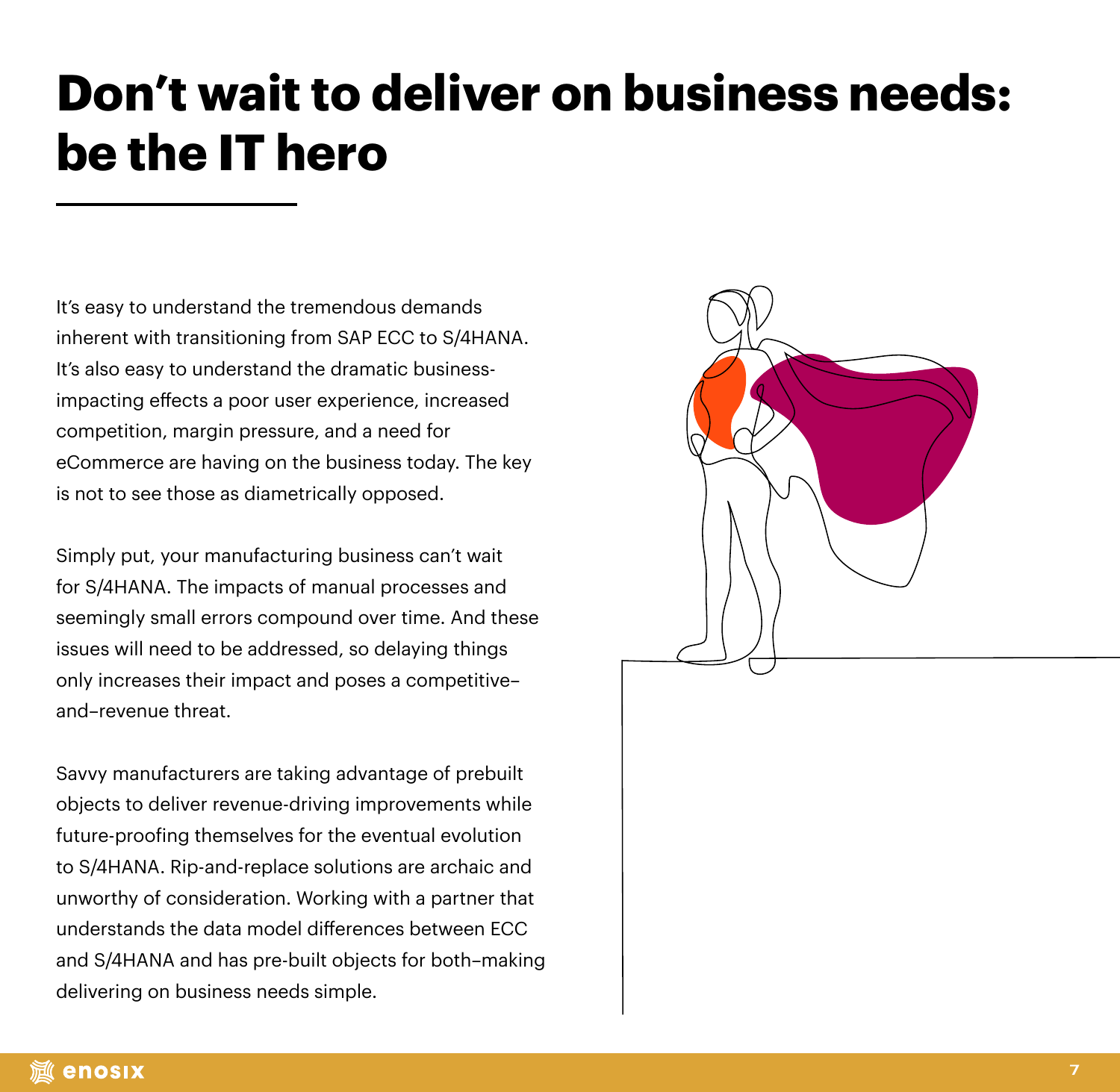#### **Key take-aways:**



Business-critical needs, like integrating SAP data and Salesforce, cannot be put off until after your SAP transition



The customer experience must be central in IT decisions due to ever-increasing competitive threats



Business leaders now have a larger say in IT projects than ever before–rationalize inputs early



Think about integration early in the transition, resource it, and plan appropriately



Integration planning should gather business requirements to assess nice-to-have v. need-to-have



Leverage resources like this [S/4HANA Migration Tracker](https://enosix.com/s-4-hana-migration-tracker) to document current integrations and business impacts